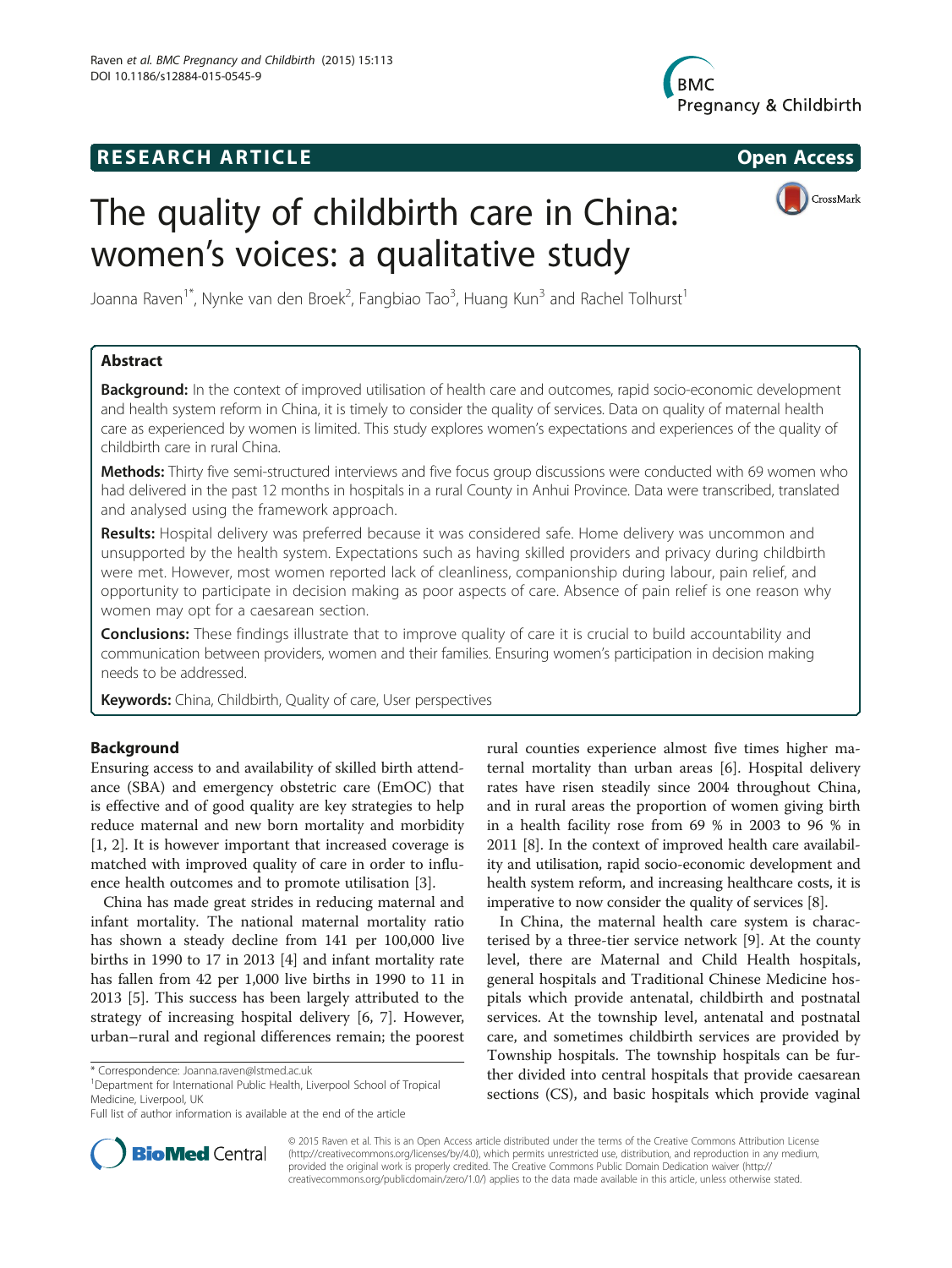delivery services. At the village level, maternal health workers and doctors provide antenatal and postnatal care and can refer. The staff skill mix and division of labour for providing maternal health care services in rural areas is complex, with large variations between areas [\[10\]](#page-7-0). In the county-level hospitals, obstetricians provide antenatal and intrapartum care whilst midwives give antenatal care and assist with childbirth. Neither provides postnatal visits to women at home. Some township hospitals are staffed with obstetricians who provide antenatal, childbirth and postnatal care services, whereas others have midwives who provide these services.

There is no universally accepted definition or model of quality of care. It is widely acknowledged that quality is multi-faceted, incorporating a number of dimensions, including safety, effectiveness, patient-centeredness, and that a range of perspectives are relevant, including patients as well as health care providers and managers [[11\]](#page-7-0). Approaches to quality of care that are specifically important for maternal and new born health include a rights based approach and the recognition that nonbiomedical outcomes may be more important than for other areas of health care because childbirth is a culturally and emotionally sensitive area. The reproductive health rights approach advocated by Freedman [\[12\]](#page-7-0), suggests looking at the applicability of rights in layers: the fulfilment of human rights means 24 h readiness in terms of availability of the necessary human resources, facilities, equipment and drugs, and the ability to mobilise these when needed; at the next layer, is how those services are delivered with a focus on human dignity and nondiscrimination.

There is limited data available, particularly in low and middle income settings, on the quality of maternal health care. China, a rapidly expanding middle-income economy, is facing the challenge of over-medicalization of health care, including maternity care [[8](#page-7-0)]; the pressure to generate operational costs and the fee-for service system appears to encourage a general overuse of technology and medicines, long lengths of inpatient stay and a high CS rate that is increasing in rural areas [[8](#page-7-0), [13](#page-7-0), [14](#page-7-0)]. As such, understanding quality of care in this context may offer important lessons for developing maternity services in other transitional economies. In China, the focus of studies has largely been on availability of, access to and utilisation of services although some have implied a poor quality of maternal health care [[9](#page-7-0)]. Two earlier studies have looked at some aspects of quality from the perspectives of policy makers, health care providers and women [\[15, 16\]](#page-7-0). Women's expectations and experiences of childbirth services are an important part of the assessment of quality of care; no previous study specifically investigating these in China was identified. This study explores women's perceptions and experiences of the quality of care during childbirth in a rural setting in China.

## **Methods**

As this was an in-depth exploration of the quality of childbirth care as experienced and understood by the women themselves, a qualitative research methodology was used. Semi- structured interviews and focus group discussions were employed.

This study was conducted in one rural county in Anhui Province. The county shows good performance in utilisation of childbirth services and maternal and infant outcomes, with figures slightly better than the national average for rural areas (Table 1). Six out of 18 townships in one county were chosen using the following criteria: distance from the county city (two townships were less than 20 km, two townships were between 20 and 40 km, and two townships were more than 40 km from the county city); level of township hospital (three townships had central hospitals and three townships had basic hospitals); and socio economic status (two townships with low, two townships with medium and two townships with high socio economic status). In addition, two county level hospitals were selected: the county hospital as it is the referral centre for the county, and the Traditional Chinese Medicine hospital as it is a popular choice amongst women for childbirth. The study took place between 2007 and 2009.

Thirty five semi-structured interviews and five focus group discussions (FGDs) were conducted with women who gave birth in the past 12 months in the selected eight facilities (six township and two county level hospitals). We selected some women for interviews to gain an in depth exploration of their experiences. Others were recruited to FGDs in order to understand the range of perceptions of quality as a concept and its application

Table 1 Maternal and infant health and health care indicators for the study county and national rural areas in 2006

| Indicators                            | Study county                     | National          |
|---------------------------------------|----------------------------------|-------------------|
| Maternal mortality ratio (per 100000) | 41 <sup>ª</sup> (Anhui province) | $45^d$            |
| Infant mortality rate (per 1000)      | 13 <sup>b</sup>                  | 19 <sup>d</sup>   |
| % of facility based deliveries        | 99 % $^{c}$                      | 88 % <sup>d</sup> |
| % of Caesarean Section                | 46 % <sup>c</sup>                | 46 % $^{\circ}$   |

<sup>a</sup>MMR in study county is not available; Anhui province data: United Nations Economic and Social Commission for Asia and the Pacific, Health Bureau of Anhui Province China: Multi-sectoral determinants of maternal mortality in Anhui Province China. UNESCAP. Accessed on June 16, 2011.

Available: <http://www.unescap.org/esid/psis/meetings/MMR/China.pdf> <sup>b</sup> <sup>b</sup>County Health Bureau. County Health Statistics. Anhui, China: Ministry of Health County Health Bureau; 2007

c Huang K, Tao F, Faragher B, Raven J, Tolhurst R, Tang S, Broek Nvd: A mixedmethod study of factors associated with differences in caesarean section rates at community level: The case of rural China. Midwifery 2013, 29(8):911–<sup>920</sup> <sup>d</sup> Ministry of Health, China. Chinese Statistical Health Yearbook 2009. Ministry of Health China. Beijing: Ministry of Health, 2009. Accessed June 1, 2011.<br>Available: http://tongii.cnki.net/overseas/Dig/Dig.aspx#

Available: <http://tongji.cnki.net/overseas/Dig/Dig.aspx#><br><sup>e</sup>Lumbiganon P, Laopaiboon M, Gülmezoglu AM, Souza JP, Taneepanichskul S Ruyan P, Attygalle DE, Shrestha N, Mori R, Nguyen DH et al.: Method of delivery and pregnancy outcomes in Asia: the WHO global survey on maternal and perinatal health 2007–08. Lancet 2010, 375(9713):490–499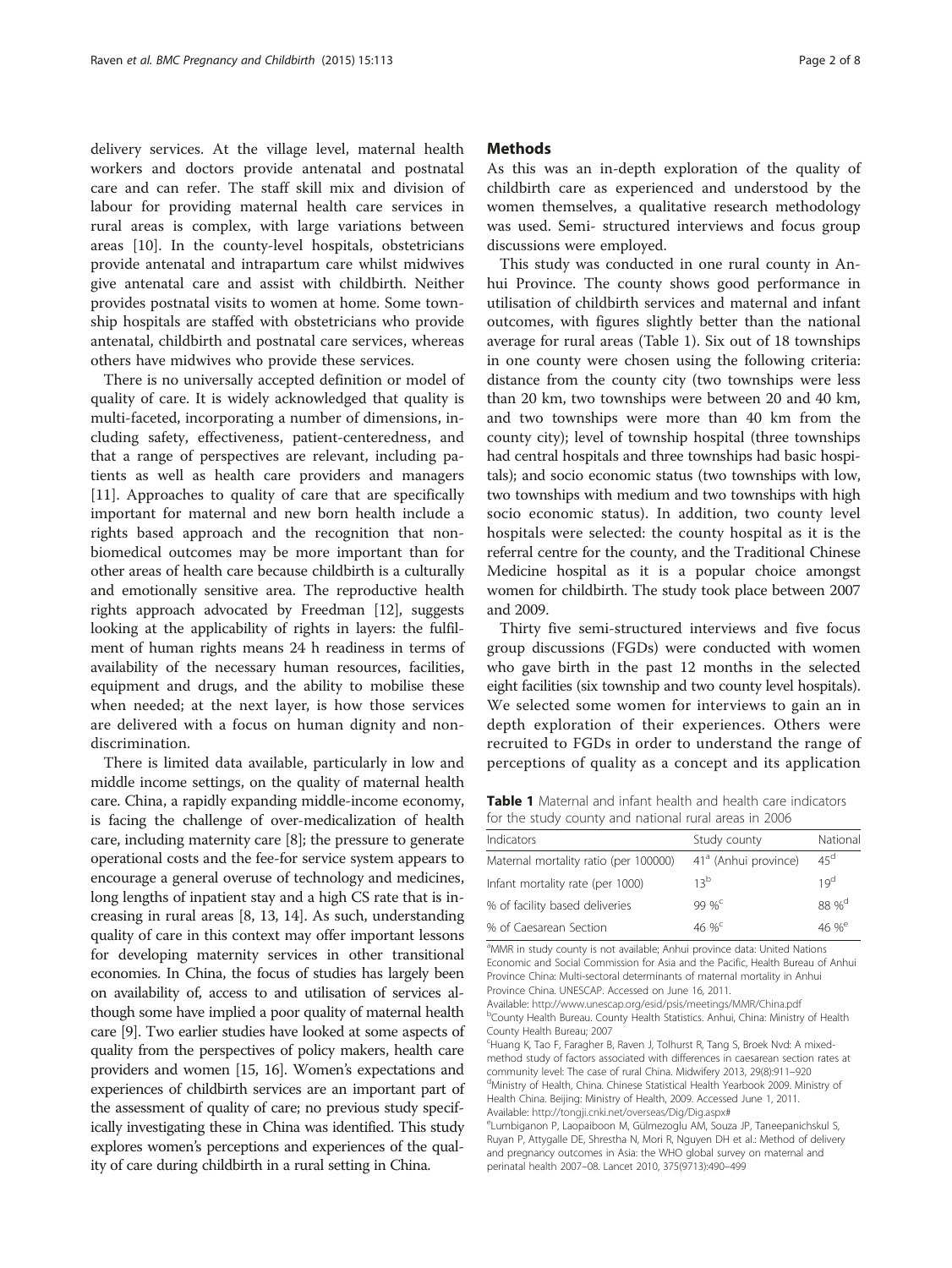in available services. Women with a range of ages, parities, education levels, types and places of childbirth were purposively selected. The characteristics of women are described in Table 2. There were no women under the age of 20 years and more women were primiparous, reflecting the Family Planning Policy that is implemented in the study county, which encourages later marriage and childbearing, and restricts family size. Residency status refers to whether women stay in their registered home county to work (non-migrant) or migrate to other provinces or cities to work usually in factories or restaurants (migrant).

Using topic guides, the interviewer or facilitator explored what quality in childbirth care means to women, their expectations and experiences of childbirth care. The health systems model of quality of care was used to develop the topic guides: perceptions of the quality of the structure of health care services, as well as the quality of the actual health care activities, and quality of the outcome were explored [\[17](#page-7-0)]. See Additional file [1](#page-7-0) for the topic guides.

All interviews and discussions were conducted in Mandarin Chinese by the trained research team, tape recorded with consent, transcribed by the research team into Mandarin Chinese and then translated and checked for accuracy. All participants were given a small gift (washing powder) to compensate for their time.

Data were analysed using a framework approach which facilitates rigorous and transparent analysis [[18](#page-7-0)]. The transcripts were read to identify emerging themes; a coding framework was developed based on these themes and all transcripts were coded with this framework; charts were created for all themes; these charts were used to

**Table 2** Characteristics of women  $(n - 69)$ 

| Characteristic             |                               | Number |
|----------------------------|-------------------------------|--------|
| Age                        | $\leq$ 20 years               | 0      |
|                            | $21-29$ years                 | 47     |
|                            | $\geq$ 30 year                | 21     |
|                            | Unknown                       | 1      |
| Parity                     | Primiparous                   | 45     |
|                            | Multiparous                   | 24     |
| Residency status           | Non migrant                   | 36     |
|                            | Migrant                       | 33     |
| Type of delivery           | Normal Vaginal Delivery (NVD) | 49     |
|                            | Caesarean Section (CS)        | 20     |
| Place of delivery          | Township hospital             | 41     |
|                            | County level hospital         | 28     |
| Type and place of delivery | NVD in township hospital      | 32     |
|                            | NVD in county hospital        | 17     |
|                            | CS in township hospital       | 9      |
|                            | CS in county hospital         | 11     |

describe similar and divergent perceptions, develop explanations and find associations between them. The computer programme "MAXqda" was used to support the analysis [\[19\]](#page-7-0). Thematic differences between the accounts of women delivering in the different types of facility were explored. However, there were no strong thematic differences between the accounts of women delivering in the two types of county level facility. Therefore we have focused in our analysis on the differences between county and township levels which emerged strongly.

Ethical approval and permission for the study were gained from the Research Ethics Committees at the Liverpool School of Tropical Medicine in the UK (Approval no. 06.42) and Anhui Medical University (Approval No. 2007002). Permission was also obtained from the local county health bureau. Informed consent was obtained from each woman prior to starting the interviews and discussions.

## Results

The findings are presented as a comparison between women's perceptions of what constitutes quality of care and their reflections on their actual experiences of childbirth across the following themes: place of childbirth; type and experience of childbirth; skills of birth attendants; communication between women and birth attendants; and role of family. Table [3](#page-3-0) provides a summary of women's perceptions and experiences.

#### Place of childbirth

The majority of women identified the importance of safety of care resulting in a healthy mother and baby, as the principal aspect of quality of care. Almost all women perceived hospitals to be safer places for childbirth than home as health care providers are immediately available to deal with any problems. They also reported that home deliveries were no longer permitted by local authorities. However, a few women wanted to give birth at home because this would afford greater privacy.

"Quality of care means safety of mothers and babies. There must be enough equipment in the delivery room, there should be more doctors on at night in case of emergency." Woman with NVD, township hospital.

Most women expressed a preference for county level hospitals as these were perceived to be comfortable, clean, quiet, and well equipped, with skilled health care providers able to manage emergencies. However, in practice, most women gave birth in the township hospitals because: they were closer to home; the doctors were seen as good at conducting a normal vaginal delivery (NVD) (as opposed to only a CS); they had received antenatal care or previous childbirth care there; and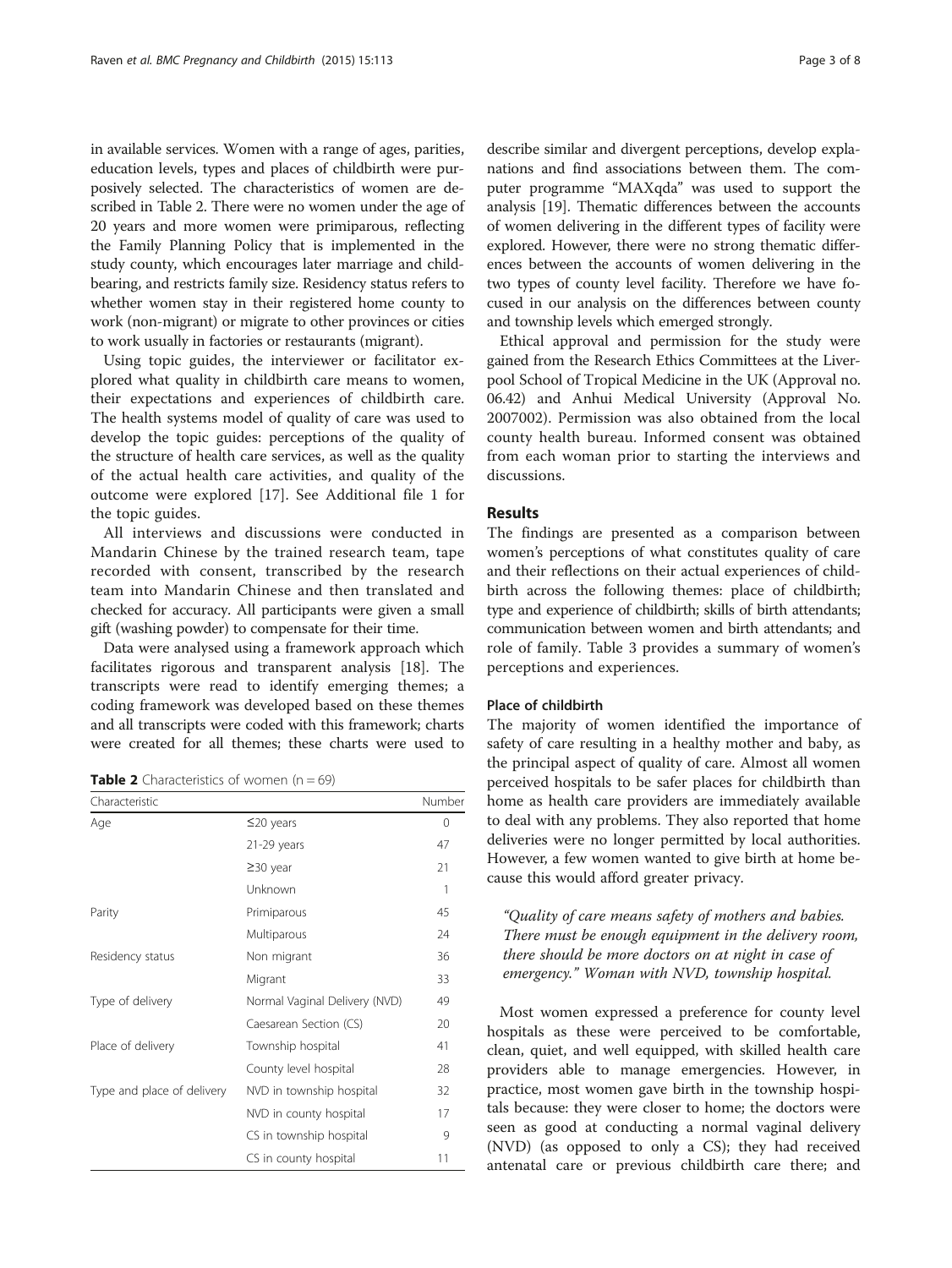| Domains                       | Perceptions of quality                                                                                               | Actual experiences                                                                                                                                          |  |
|-------------------------------|----------------------------------------------------------------------------------------------------------------------|-------------------------------------------------------------------------------------------------------------------------------------------------------------|--|
| Place of childbirth           | In hospital.                                                                                                         | Majority delivered in township hospitals because:                                                                                                           |  |
|                               | County or higher level hospital because:                                                                             | • Close to home                                                                                                                                             |  |
|                               | • Comfortable, clean and quiet environment                                                                           | • Doctors are good at NVDs                                                                                                                                  |  |
|                               | · Good equipment                                                                                                     | • Knew doctors because of previous delivery or antenatal care                                                                                               |  |
|                               | · Skilled providers who can manage emergencies                                                                       | Environment:                                                                                                                                                |  |
|                               | Fnvironment:                                                                                                         | • Township hospitals: rooms, beds and linen were dirty                                                                                                      |  |
|                               | • Quiet and clean                                                                                                    | • County hospitals: Labour and delivery rooms and wards were<br>clean                                                                                       |  |
|                               |                                                                                                                      | • Both: noise from streets and corridors; shared room and<br>toilets                                                                                        |  |
| Type of childbirth            | NVD:                                                                                                                 | NVD:                                                                                                                                                        |  |
|                               | • Quicker recovery                                                                                                   | • Stay in hospital is shorter than for CS                                                                                                                   |  |
|                               | • Less pain following NVD                                                                                            | • Fewer complications and quicker recovery                                                                                                                  |  |
|                               | · Improves immunity and intelligence of baby                                                                         | • First baby was NVD                                                                                                                                        |  |
|                               |                                                                                                                      | • Less pain with NVD                                                                                                                                        |  |
| Experience of childbirth      | • Pain relief which is safe for mother and baby                                                                      | • Almost all women having NVD did not receive pain relief                                                                                                   |  |
|                               |                                                                                                                      | . Ill prepared for management of pain                                                                                                                       |  |
|                               |                                                                                                                      | • Received oxytocin infusions to speed up labour and relieve<br>pain                                                                                        |  |
| Skills of birth attendants    | • Cause little pain; able to comfort and relieve pain                                                                | Majority viewed skills as being good:                                                                                                                       |  |
|                               | • Good at watching progress                                                                                          | • Careful, gentle and quick at doing examinations, deliveries<br>and suturing                                                                               |  |
|                               | • Disinfection of equipment and materials                                                                            |                                                                                                                                                             |  |
|                               | • Care for mother and baby after delivery                                                                            | • Putting up IV fluids                                                                                                                                      |  |
|                               | · Older, experienced and confident                                                                                   |                                                                                                                                                             |  |
| Communication between         | • Treat with respect:                                                                                                | • Township hospitals: most received support from doctors                                                                                                    |  |
| women and birth<br>attendants | • Showing concern                                                                                                    | • County hospitals: most received little/no support from staff                                                                                              |  |
|                               | • Being kind and friendly                                                                                            | • Both: Doctors did not explain what care they were providing;<br>gave no choice about care; and did not ask consent for<br>investigations or interventions |  |
|                               | • Giving information about care                                                                                      |                                                                                                                                                             |  |
|                               | · Seeking women's views and consent                                                                                  |                                                                                                                                                             |  |
| Role of family                | Husband and other relatives present for childbirth to<br>provide support and encouragement and deal with<br>problems | Township hospitals: all women had relatives present for NVD                                                                                                 |  |
|                               |                                                                                                                      | County hospitals: only half of women had relatives present                                                                                                  |  |

<span id="page-3-0"></span>Table 3 Summary of women's perceptions and experiences of childbirth

speed of onset of labour prevented them from travelling to the county hospital.

"My mother in law said that the doctors here know a lot about how to look after women and their babies. During pregnancy this doctor always examined me. I won't worry if I give birth here. I have not been to the county hospital, but I heard that the attitudes of the staff are not good." Woman with NVD, township hospital.

"My mother in law said that we have had a baby already, and I was over 30 years old, in case of an emergency, we chose to go to the county as it has better equipment and skilled doctor." Woman with NVD, county hospital.

Many women were unhappy with the cleanliness of the rooms and bed linen in township hospitals, whilst those who gave birth in county hospitals generally perceived the rooms as clean. In both settings delivery rooms and wards were reported to be noisy and there were no adjacent toilets or bathrooms. However, most women were satisfied with the level of privacy provided. Only hospital staff or relatives were allowed into the labour and delivery rooms, and doors, windows and curtains were kept closed.

"It is not clean. It should be. There were many mosquitoes. The hospital should know that infection can be caused by sanitation. The county hospital is better and other big hospitals are cleaner." Woman with NVD, township hospital.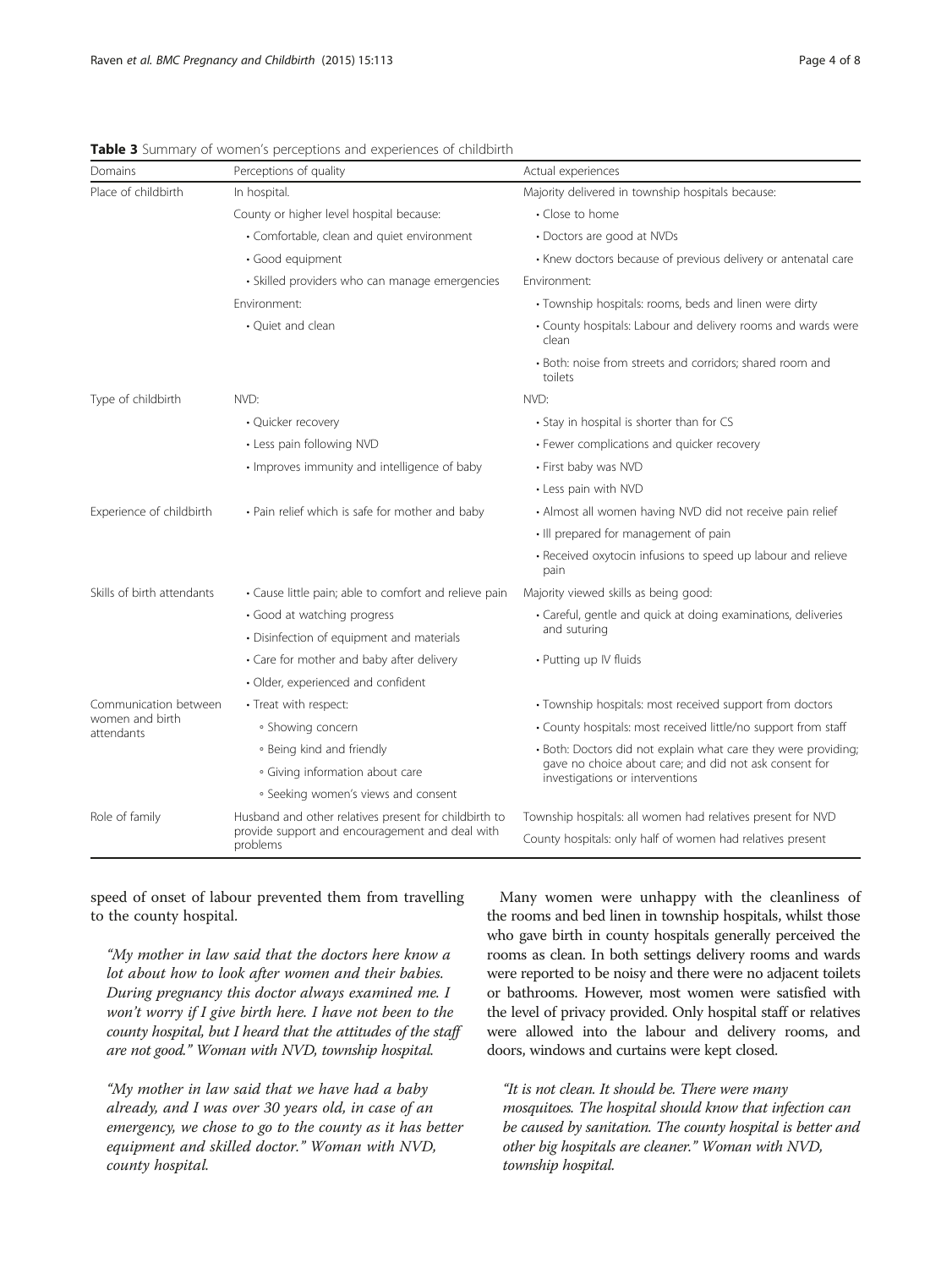#### Type and experience of childbirth

The majority of women perceived a NVD as the ideal. Their reasons for this were: quicker recovery and shorter stay in hospital; less pain following childbirth; better outcomes for the baby as it improves immunity and intelligence; and previous childbirths were normal. Only a minority reported CS as the ideal mode of childbirth. They perceived a CS as less painful as anaesthesia is given; they fear the pain of labour and childbirth; they can have tubal ligation at the same time; and they can choose an 'auspicious' date of birth.

"I want to give birth by myself at first, but I'm afraid of pain, and chose to have CS delivery." Woman with CS, county hospital.

The decision making process regarding choice of type of childbirth appears to be complex. Some women reported making the decision themselves based on their own knowledge and information seeking. For example, one woman requested a CS as she had read that large babies need to be delivered by a CS and the ultrasound scan showed her baby was large. Other women were advised by their doctors to have CS for medical reasons. However, some women said that although doctors suggested having CS because of complications with the baby such as cord around the baby's neck, they felt that the doctors insisted in carrying out the operation as they wanted to earn more money. Other women followed the advice of family members or friends.

"I got information from a book to say normal delivery is good for uterus contraction. I chose a normal delivery. I was afraid about the operation. The doctor examined me and suggested to have CS, but I wanted to deliver normally." Woman with NVD, township hospital.

"I did not discuss it with the doctor. I knew that I needed a caesarean section because I had read things and listened to other women talking. I have the telephone number of a doctor who does CS." Woman with CS, county hospital.

All but one of the women who had a vaginal delivery were not offered any form of pain relief (in one case the woman was offered paracetamol). Most women thought that labour pain was 'natural' and could not be relieved. Despite this, they wanted help to relieve the pain but thought that drugs could harm the baby. Some women thought that an oxytocin infusion could help to relieve pain by reducing the labour time. In practice, women generally felt ill prepared for management of pain; this was not discussed during antenatal care or education classes which occur in most facilities. Women's main source of information was the internet and magazines. Many women did have oxytocin infusions. Some women reported requesting a CS or oxytocin infusion because of severe pain but said the doctors refused this.

"I hope that when I feel pain I can have some pain relief, but this is not possible. Otherwise there would not be so many people choosing caesarean section." Woman with CS, county hospital.

"I wanted pain relief but I think there were no medications and other methods to relieve pain in this hospital. I don't know if it's the same in other hospitals." Woman with NVD, township hospital.

#### Skills of birth attendants

Most women reported that it was important that the attendant was skilled, including being: gentle during suturing and examinations; causing little pain and no injury; watching the progress of labour; 'listening to' the foetal heart; disinfecting equipment and materials; giving intravenous fluids efficiently; and managing both mother and baby well after delivery. Most women thought that the ideal birth attendant should be female, and older as they were seen as more experienced and skilled, and able to manage emergencies.

"They should be good at watching labour, doing the delivery, and abdominal delivery. Very good skills. The doctor must not hurry and can control everything, making me feel relaxed." Women with NVD, township hospital.

Many women reported that in their experience the doctors and nurses were skilled. A few women who gave birth in the county facilities reported examples of poor care: allowing the perineum to tear badly causing great pain; not dealing with the umbilical cord after delivery; and not attending to the woman after childbirth.

"She worked very quickly and she was experienced. After childbirth, she also asked the situation of me and my baby. I had a lot of bleeding after delivery and she saw me several times in case of postnatal haemorrhage. She also advised on caring for the baby." Woman with NVD, township hospital.

"I felt all skills were good. For example, it was good when they were suturing me. Their actions were light and soft." Woman with NVD, township hospital.

## Communication between women and birth attendants Most women preferred attendants who were confident, could make them feel relaxed, comfort them during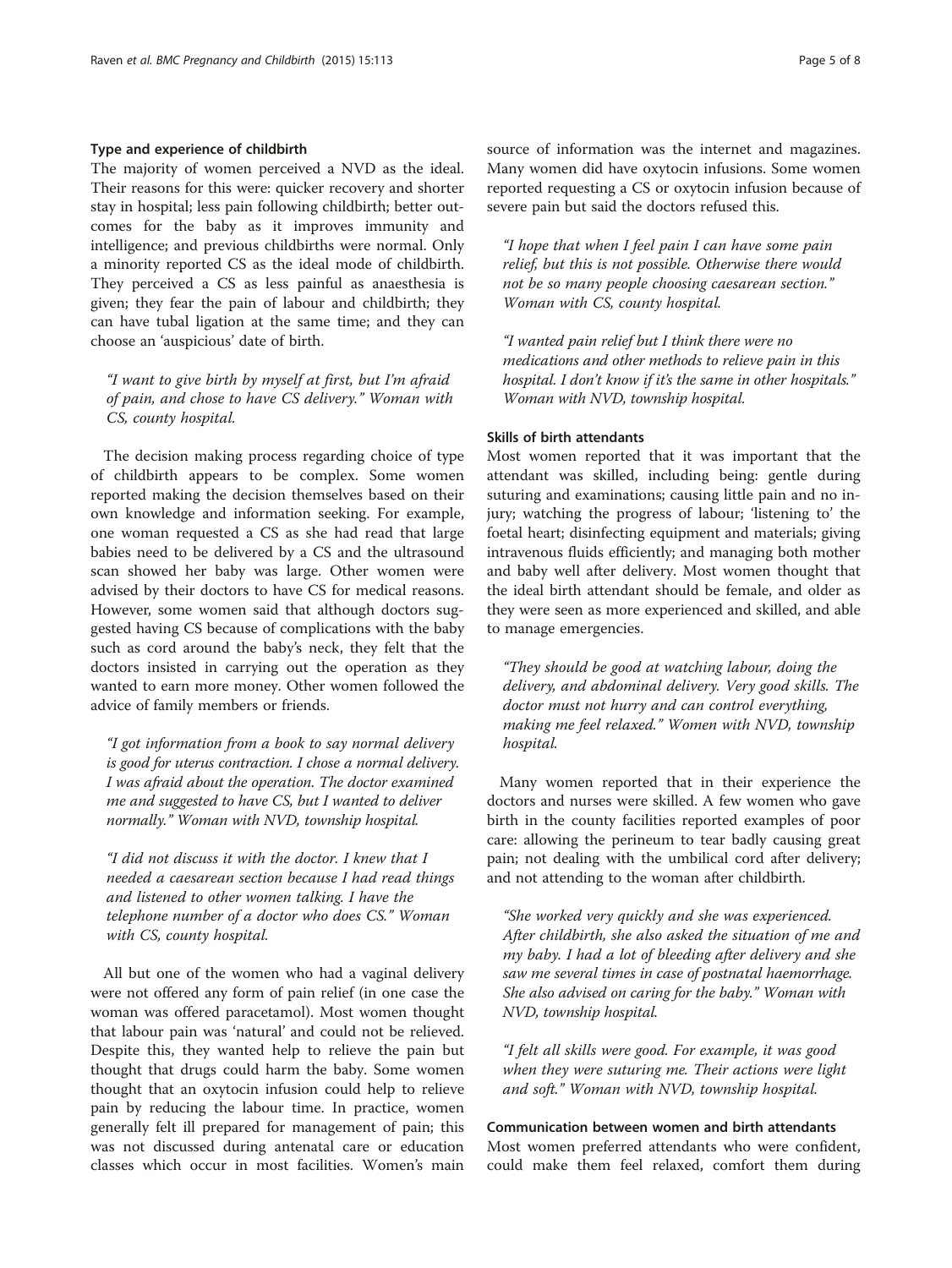labour, and "be responsible" (show concern and commitment to providing care) for women and their babies. Treating women with respect was a particularly important attribute, demonstrated through: showing concern; being kind and friendly; giving information; seeking women's views; and treating everyone equally.

"I hope the doctor could explain clearly to us, in order to calm us, and then we prepare for the delivery better." Woman with NVD, county hospital.

Most women reported that doctors in both township and county hospitals asked women and their families what type of childbirth they wanted and followed their wishes. However, doctors did not explain and women were not given a choice about other aspects of care they received, such as investigations, internal examinations, episiotomies or shaving of the perineum. As a result, they did not clearly understand what was happening.

"Doctors should seek the views of mothers for most things. But they normally do what they want to. I haven't the right to choose what care I receive." Woman with NVD, township hospital.

Most women who gave birth in the township hospitals, received support from the doctors, who helped them manage the pain, through encouragement, distraction, teaching them how to breathe deeply and massaging the abdomen and back.

"The doctor said not to hurry, it must hurt when you deliver. It was painful, and she chatted with me. She always comforted me. It's enough." Woman with NVD, township hospital.

However, most women giving birth in the county hospitals reported receiving little support from doctors or nurses. Staff did not comfort them, but told them not to cry out in pain as this upset other women. Doctors wanted women to give birth quickly, and blamed them for slow progress of labour; one woman reported being slapped. The nurses were unfriendly, and did not care for women.

"Doctors pay less attention to you in the county hospitals. Doctors will not always stay with us, she may do some other things and observe us occasionally. She just does the delivery after I lie on the delivery bed." Woman with NVD, county hospital.

## Role of family

The majority of women wished that their husband, mother or other relatives be present during labour and childbirth as they could provide support and security

and help them to relax. In practice, most women reported being allowed relatives to accompany them in the township hospital delivery rooms. Relatives gave encouragement and support which enabled women to deal with their fear and helped manage pain. Only half of women who gave birth in the county hospitals were allowed to have female relatives present during childbirth.

"My mother and my husband were there from the labour until I gave birth to the baby. I could bear the pain when my husband and mother were with me, otherwise I cannot." Woman with NVD, township hospital.

## **Discussion**

This study has examined women's expectations and experiences of childbirth care in rural China. This is the first study that has documented women's assessment of quality of childbirth care in a rural setting in China: a sensitive topic in any setting, but even more so in the highly controlled environment of rural China. Quality of care was seen mainly in terms of "safety" which includes the availability of skilled medical personnel. Women's expectations were met in terms of giving birth in hospital and level of privacy provided during care. However, other aspects of quality were not met, including giving birth in the hospital of choice, lack of management of labour pain, relatives not allowed to provide support during labour, and health care providers neither providing information to women nor involving them in decision making about care.

Women identified the importance of safety of care resulting in a healthy mother and baby, as the principal aspect of quality of care. This study supports the characterization of the dominant approach to childbirth in China is medicalization, and this affects women's expectations of care. This medicalization is apparent in the preference for place of childbirth: despite most women expressing their preference for place of childbirth being at county and higher level hospitals, they gave birth in township level facilities. There are tensions between wanting technically advanced (medicalized) facilities and wanting a normal vaginal delivery, knowing the health care providers and being assured of companionship during labour. Other studies have shown that women bypass lower level facilities to deliver in hospitals where they perceive a better technical quality of care to be provided, but poorer interpersonal quality [[20](#page-7-0)–[22\]](#page-7-0).

Although most women reported wanting pain relief, none received any pain relief drugs, in line with other studies in China [\[15, 23](#page-7-0)]. Although each woman's experience of childbirth is unique, how women perceive pain and their coping mechanisms to manage pain is culturally defined [[24, 25\]](#page-7-0). There are culturally proscribed behaviours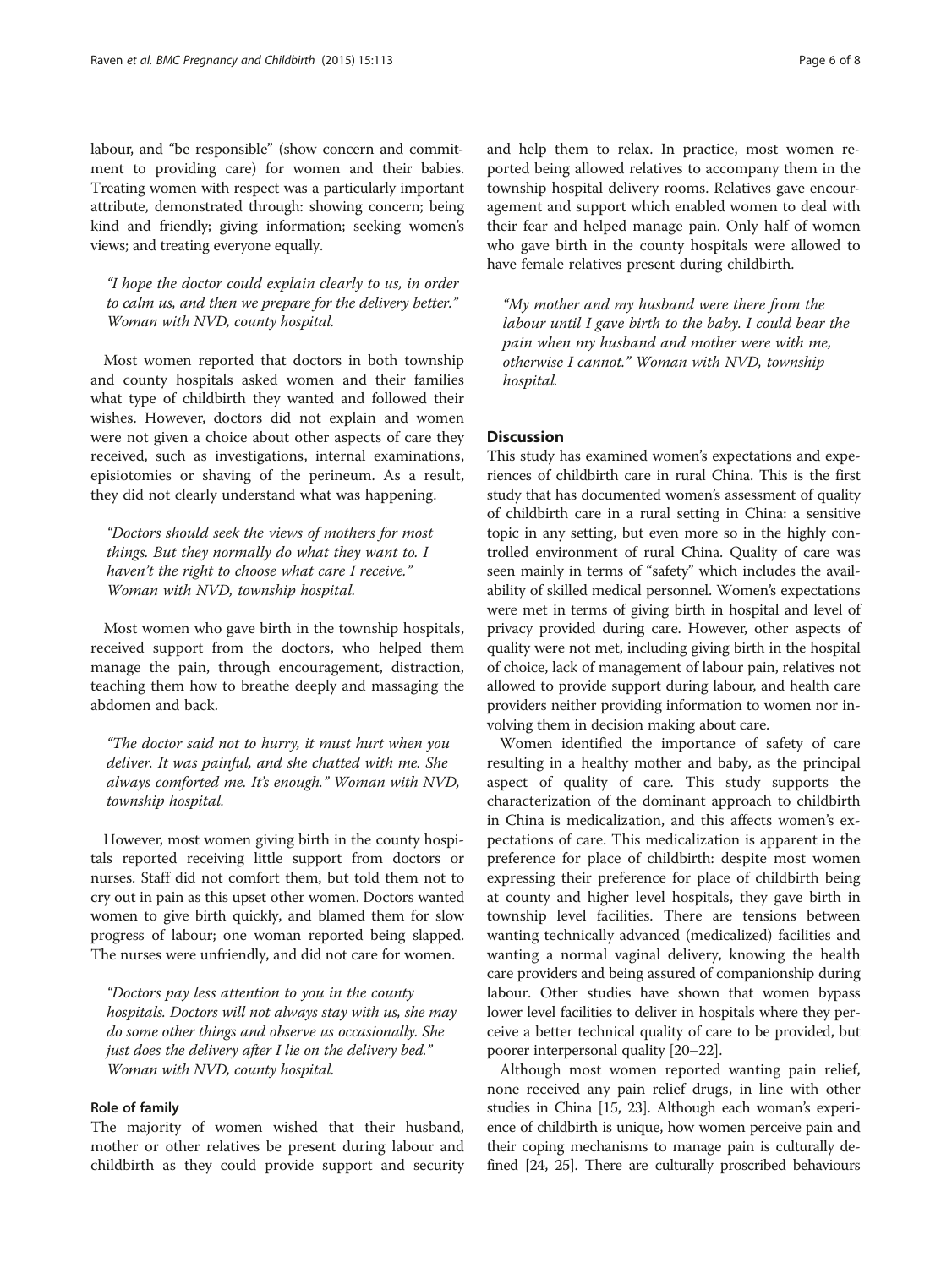towards pain: labour pain as an expected and normal part of giving birth was described in this study, as in other studies in Taiwan and Eastern China [[25](#page-7-0), [26](#page-7-0)].

Women's ability to manage labour pain is influenced by how prepared they are for childbirth. In this study, women were generally ill prepared, with little explanation from health care providers about what to expect during labour and delivery. A systematic review of the effects of individual or group antenatal education for childbirth on pain among other outcomes did not provide sufficient evidence to support or oppose education [\[27\]](#page-7-0). However qualitative studies identified benefits including reducing anxiety and learning skills to help manage pain [\[28](#page-7-0)–[30\]](#page-7-0).

Women, particularly in the county level facilities, received little support from relatives or health care providers. Yet, personal and professional support during labour is critical. Women's responses to childbirth pain may be modified by support received from caregivers and companions [\[31](#page-7-0), [32\]](#page-7-0). Continuous support during childbirth reduces the need for pain relief and medical interventions [\[32](#page-7-0)]. How labour pain is managed appears to have far-reaching implications. Although the reasons for high CS rate are many and complex in China, such as the increasing age of primiparous women, the one child policy, women's expectations and understanding of safety, the financial benefits of opting for CS, professional interests and skills [[13](#page-7-0)], labour pain and its management are important influencing factors identified by women in this study. During pregnancy, women reported fear of labour pain and decided to have a CS, which was seen as painless. Other women reported choosing CS during labour as they could not manage the pain without preparation or support and they feared for their own and the baby's safety. Studies in China and elsewhere have indicated that fear of labour pain is an important influencing factor on choice of mode of childbirth [[23](#page-7-0), [33](#page-7-0)–[36](#page-7-0)]. Several issues about the rising CS have emerged from the Chinese setting. Firstly, there are increased costs associated with CS for not only families, but the health care system too [\[8\]](#page-7-0). This is a particular problem for low income households where CS can account for 1/3 of the annual income [[37\]](#page-7-0). Secondly, an excessively high CS rate can both result from poor quality of care and also further undermine that quality from both clinical and interpersonal perspectives. From the clinical perspective, limited skills and confidence in monitoring labour and identifying when intervention is needed, can increase CS rates [[13](#page-7-0)]. There is also a risk that confidence to manage NVDs diminishes when these skills are used less frequently due to high CS rates. This is supported by findings from a study of emergency obstetric care in Shanxi province in China showing providers' loss of confidence in dealing with complications [\[38](#page-7-0)]. From the interpersonal perspective, satisfaction with childbirth is not

reliant on the absence of pain. Women may view pain as a necessary part of the birth experience and may be evaluated positively when women feel a sense of achievement [\[31](#page-7-0), [39](#page-7-0)]. Participation in decision making and the amount and quality of support from providers are important dimensions of satisfaction with childbirth and may override other influences including pain and childbirth preparation [[39](#page-7-0)]. Providing caring support and respect for women's dignity and autonomy is therefore a central aspect of good quality care and may also reduce demand for CS in this context. Exploring providers' perspectives of management of labour pain, as well as operational research on antenatal preparation and supportive management of labour are needed to develop guidelines and inform training.

This study found that women had little opportunity to participate in decision making about their care. This may not be surprising, given the complicated issue of individual informed consent in China. The western concept of respect for the person as an autonomous individual supporting the argument for informed consent may not be applied to Chinese society in exactly the same way [[40\]](#page-7-0). Social roles in China are chiefly defined by familial and institutional relations where people exist through and are defined by their hierarchical relationships with others. Medical decisions may not be considered simply from an individual's perspective but as embedded in a web of social relationships with farreaching effects [[40](#page-7-0)]. There is also an underlying obedience to authority, with doctors and officials having high status within society [[41](#page-7-0)]. There is a need to understand the complexity of decision making and informed consent in the sensitive area of maternal health from the perspective of women, families and health professionals.

There are several limitations to the study. Firstly, observation as a method to gain additional insights into the culture of quality in the study sites, including interactions between providers and women was planned, but providers were not willing to participate. Secondly, this was a retrospective study relying on women's recall of events. Exploring pregnant women's expectations of quality of care and interviewing them in the postnatal period for their experiences and perceptions of care would generate a more detailed picture of quality of care.

## **Conclusions**

Listening to women's voices about their expectations and experiences of care is vital if we are truly committed to providing good quality care. This study illustrates the need to build accountability and communication between providers and women and their families for improved quality of care including informed consent and decision making. This has implications for continued clinical quality, costs to women and their families as well as to the health system, and for birth outcomes in the widest sense.